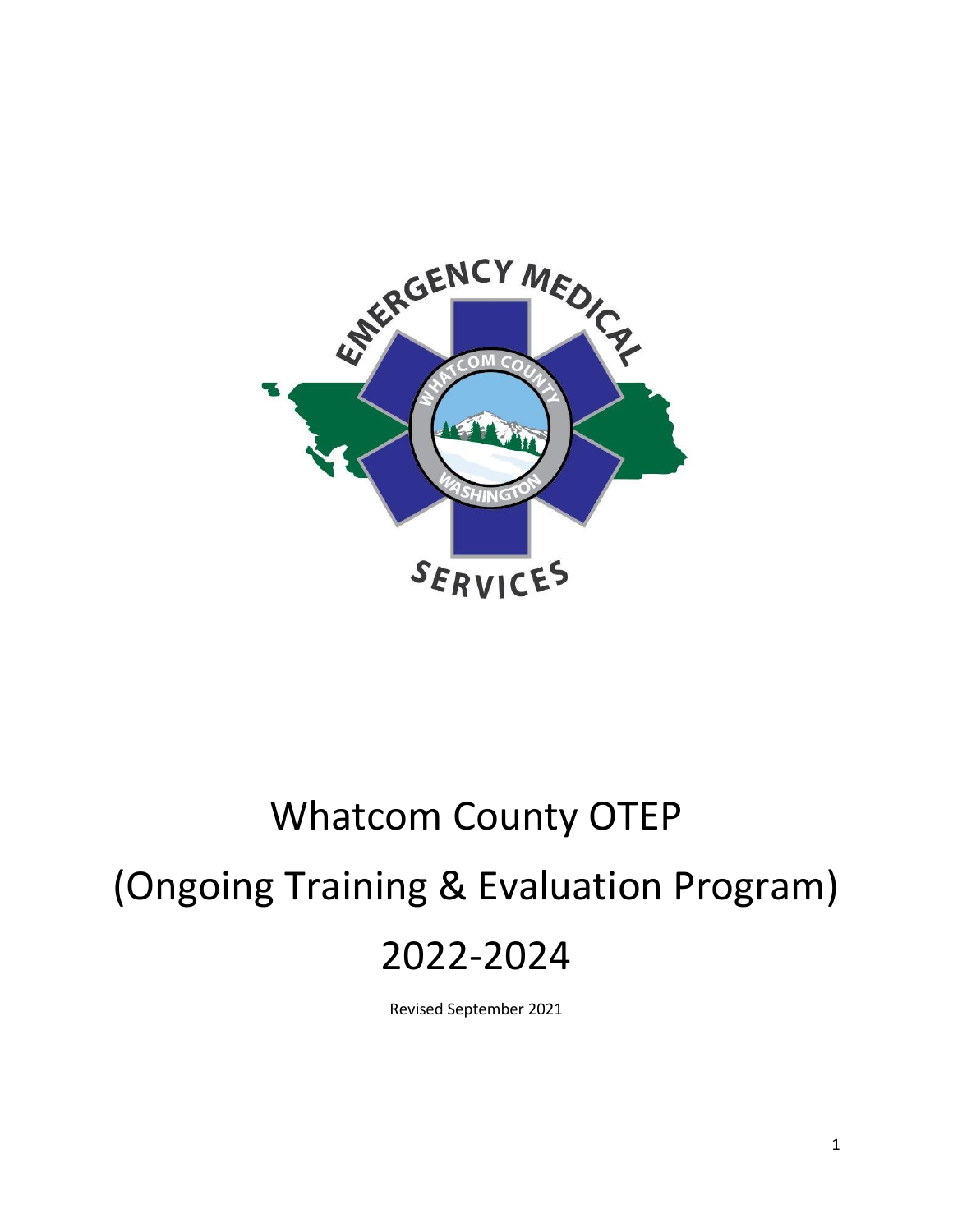#### **Overview\_\_\_\_\_\_\_\_\_\_\_\_\_\_\_\_\_\_\_\_\_\_\_\_\_\_\_\_\_\_\_\_\_\_\_\_\_\_\_\_\_\_\_\_\_\_\_\_\_\_\_\_\_\_\_\_\_\_\_\_\_\_\_\_\_\_\_\_\_\_\_\_\_\_\_\_\_**

All Whatcom County Emergency Medical Service (EMS) agencies agree to implement the Ongoing Training and Evaluation Program (OTEP) model as outlined within this document. Oversight of this implementation is the responsibility of the Whatcom County EMS and Trauma Care Council (WCEMS-TCC), department Supervising Physician, and the County Medical Program Director (MPD).

Each quarter will consist of didactic lessons delivered through EMS Connect provided online and other local content as directed by the MPD. Psychomotor evaluations, including patient assessments, will be provided onsite by Whatcom County /Washington State DOH approved EMS Evaluators (ESEs).

ALS providers will receive monthly didactic lessons delivered through in-person Paramedic Continuing Education at their ALS Agency. Content covered will be the topic from the previous month's EMS Connect assignment. In addition to the assigned topic, Supervising Physician may select additional topic (s) or use a designated subject-matter expert to present special cases and events.

Run Reviews and feedback to EMS responders will be provided through the Image Trend reporting platform by the MPD, supervising Physician (s), or other individuals qualified and designated to manage quality assurance and improvement at individual agencies.

*BLS Providers will receive* onsite practical skills, and individual agencies will provide evaluations through Washington State DOH approved EMS Evaluators. Practical scenarios and skills performance criteria will be provided through the Whatcom County EMS and Trauma Council to ensure standardized content and consistent instruction throughout the county. For ALS providers, onsite practical skills and evaluations will be provided by Supervising Physicians on an annual basis during one of the monthly Paramedic CE's. Skill evaluations will meet the requirements in WAC 246-976-161 and WAC 246-976-163.

#### **Curriculum, Evaluation and Documentation\_\_\_\_\_\_\_\_\_\_\_\_\_\_\_\_\_\_\_\_\_\_\_\_\_\_\_\_\_\_\_\_\_\_\_\_\_\_\_\_\_\_\_\_\_\_\_\_\_**

In person and online lesson content and objectives will be designed to fulfill curricula approved by the Washington State Department of Health *Education Requirements for the Recertification of EMS Personnel and OTEP Development* document (DOH 530-234 April 2019).

Whatcom County EMS Agencies will use the most current version of Washington State Department of Health (EMR, EMT, and AEMT) practical evaluation skills sheets, NREMT practical skills sheets, or sheets approved by the WCEMS-TCC and County MPD. Link for WA state DOH Practical Evaluation Skill Sheets: <https://www.doh.wa.gov/Portals/1/Documents/Pubs/530226.pdf>

Each individual Fire Department will cover infectious Disease training and education on an annual basis.

Following each online didactic lesson, providers will complete a cognitive evaluation of the lesson material with a minimum passing score of 80%.

Practical application scenarios and skills evaluation may only be delivered after a provider has successfully completed the online didactic quarterly training.

All evaluation scores will be recorded on an approved tracking form in either paper or electronic format.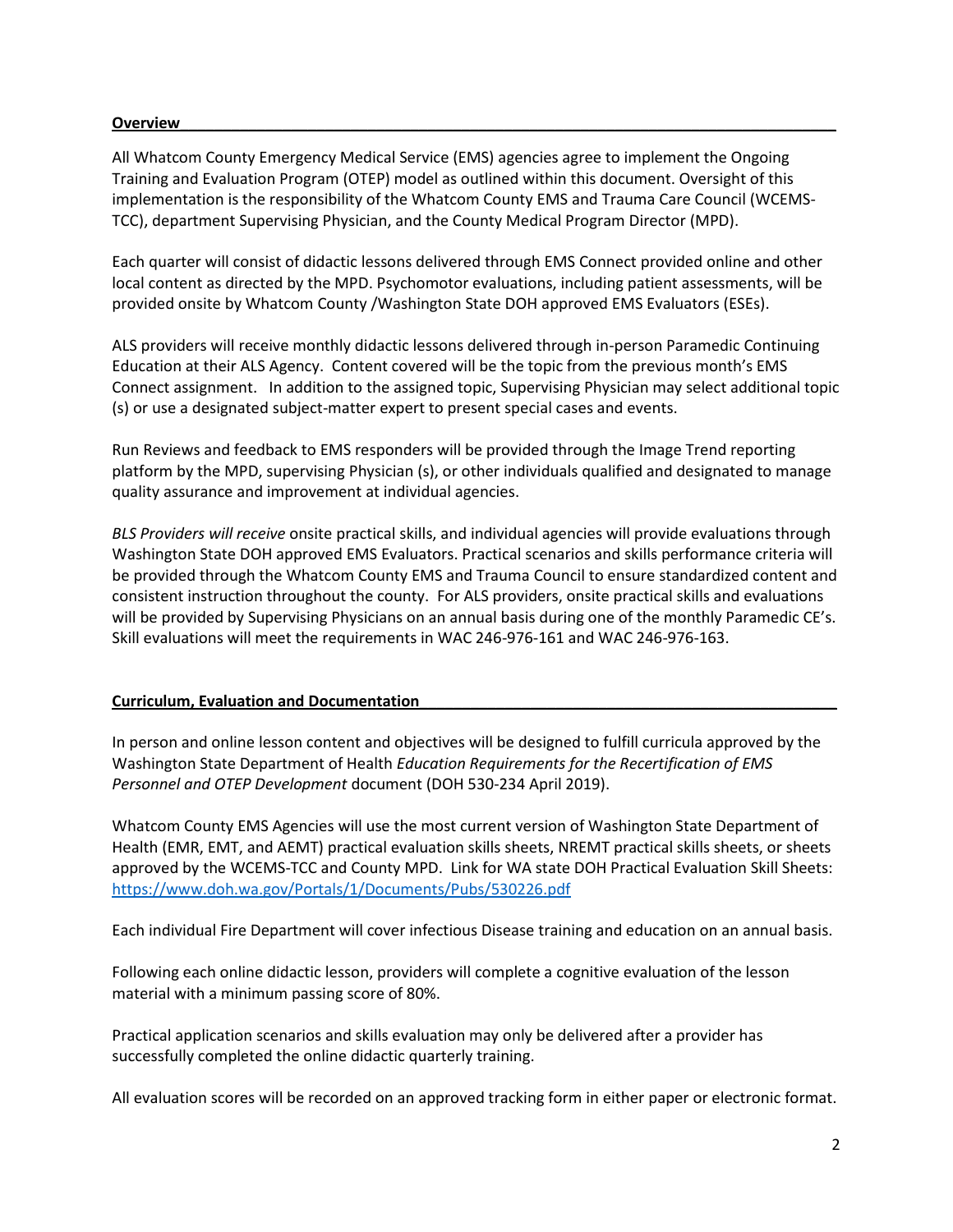#### **AEMT (Advanced EMT)\_\_\_\_\_\_\_\_\_\_\_\_\_\_\_\_\_\_\_\_\_\_\_\_\_\_\_\_\_\_\_\_\_\_\_\_\_\_\_\_\_\_\_\_\_\_\_\_\_\_\_\_\_\_\_\_\_\_\_\_\_\_\_\_\_\_**

AEMTs (or ILS) shall complete additional training modules or in person training in topic areas as designated by the County Training Coordinator or agency training officer, as approved by the MPD, to meet the competency base requirements. AEMTs will also successfully complete and document all required skills qualifications as outlined in WAC 246-976-171.

#### **EMT with IV Therapy and**/or **Supraglottic Airway Endorsements**

EMTs with IV Therapy or Supraglottic Airway Endorsement will successfully complete and document all required skills qualifications as outlined in WAC 246-976-171.

#### **Quality Improvement**

WCEMS will monitor instructors and provide EMS evaluator workshops to ensure quality instruction and evaluation of OTEP participants. In addition, the MPD or County EMS Training Coordinator will periodically audit training sessions.

Feedback from quarterly County Continuing Quality Improvement (CQI) Board meetings will also be used to identify system training or performance deficits and strengths.

WCEMS will monitor EMS provider progress and compliance with OTEP requirements and work together with participating agencies to identify and correct training discrepancies.

#### **Remediation Plan\_\_\_\_\_\_\_\_\_\_\_\_\_\_\_\_\_\_\_\_\_\_\_\_\_\_\_\_\_\_\_\_\_\_\_\_\_\_\_\_\_\_\_\_\_\_\_\_\_\_\_\_\_\_\_\_\_\_\_\_\_\_\_\_\_\_\_\_\_\_**

Any provider failing a practical scenario or skills station will be provided 2 additional attempts to complete the scenario or skill successfully. Remediation will be provided between unsuccessful attempts at any scenario or skill.

If a provider fails three (3) successive attempts performing a scenario or skill, the provider will receive further didactic instruction. All failures, remediation, and subsequent passing of a skill or scenario will be documented by the responsible home agency and remain with the EMS training record of the individual provider.

All providers shall maintain didactic and psychomotor sessions within the quarter they are assigned. If a provider misses or fails to complete a didactic or psychomotor session within any quarter, the didactic module or skill session must be made up within the following quarter that it was assigned. If a provider misses three (3) didactic or psychomotor sessions, the provider will be moved from the OTEP model to the traditional method of recertification.

If a provider is absent from duty for an extended period of time due to illness, military leave, injury, leave of absence, or other extenuating circumstance, the EMS agency will remove that provider from providing patient care and provide the individual with a remediation plan that will be administered by the affiliated EMS agency training officer and be approved by WCEMS and the MPD. Remediation plans for such absences will include any topics that were missed by a provider on leave and skills competency verification on any missed topics. After successful remediation, the affiliated EMS agency training officer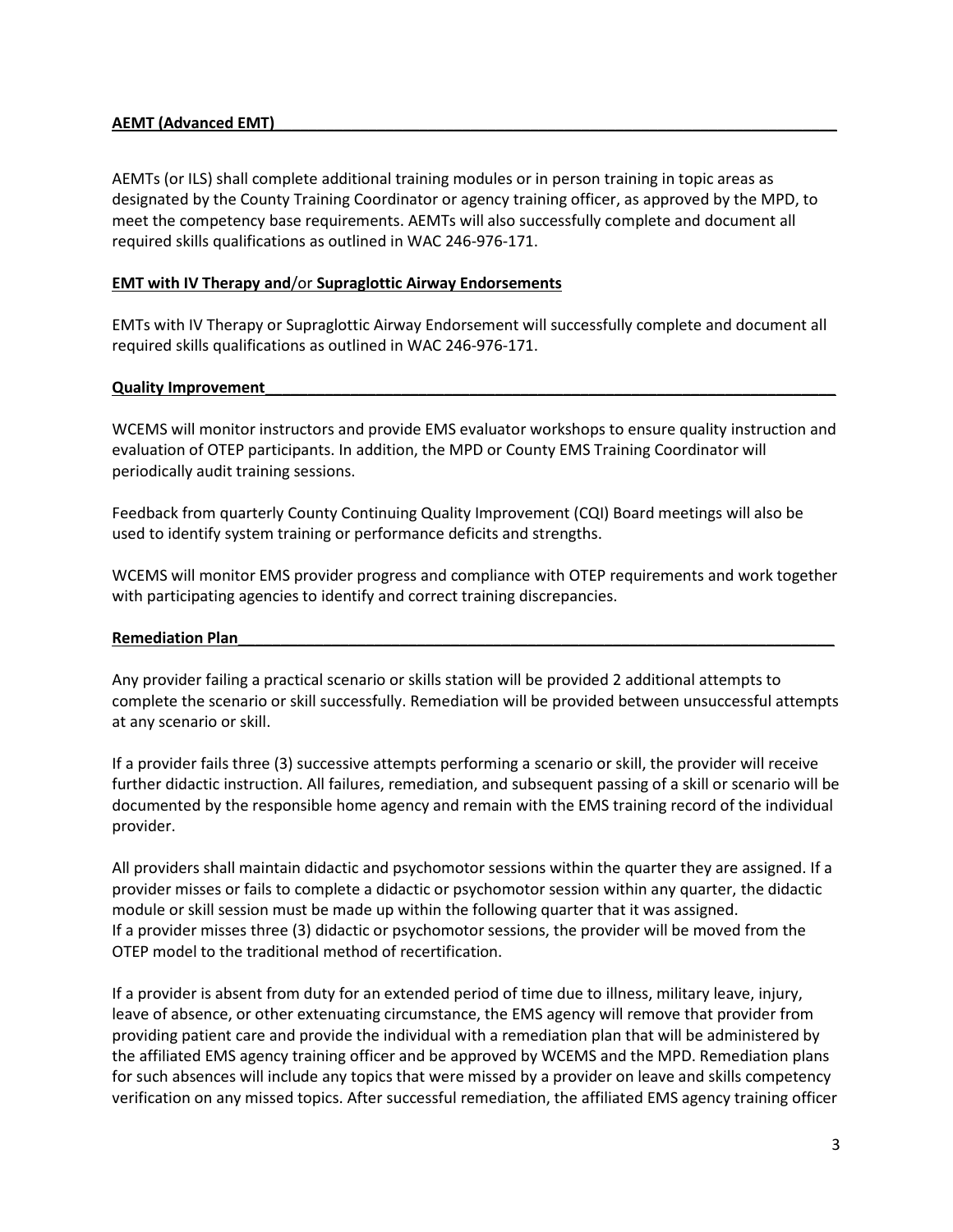will place the provider back into the OTEP plan. As a last resort for remediation, a responder may be placed on the traditional method of recertification.

Provider requiring military leave will contact Washington State DOH to be placed in "Military" status.

#### Personnel Transfer

When new EMS providers transfer affiliation from another county to a WCEMS agency, they will be required to provide WCEMS and the affiliate agency with documentation of all EMS continuing education they have completed for their current certification cycle. WCEMS and the MPD will assign any make-up or remediation needed prior to placing the provider on the WCEMS OTEP plan. If a provider is significantly deficient of acceptable continuing education requirements, the provider may be placed on the traditional method of recertification for that recertification cycle. All new providers will be expected to prove competency and acknowledge receipt of WCEMS protocols.

#### **Recertification\_\_\_\_\_\_\_\_\_\_\_\_\_\_\_\_\_\_\_\_\_\_\_\_\_\_\_\_\_\_\_\_\_\_\_\_\_\_\_\_\_\_\_\_\_\_\_\_\_\_\_\_\_\_\_\_\_\_\_\_\_\_\_\_\_\_\_\_\_\_\_\_\_**

Individual EMS providers are responsible for reviewing and maintaining records for their certification period. Agency training officers, WCEMS, and the County MPD are responsible for final review of all recertification materials for affiliated providers. All documentation for recertification will be forwarded to the WCEMS office for processing. WCEMS will perform a records verification of each provider prior to recertification to ensure consistency with WAC 246-976-161 and WAC 246-976-171 before approving the provider's application. If the traditional method of recertification is used, it will be consistent with WAC 246-976-162.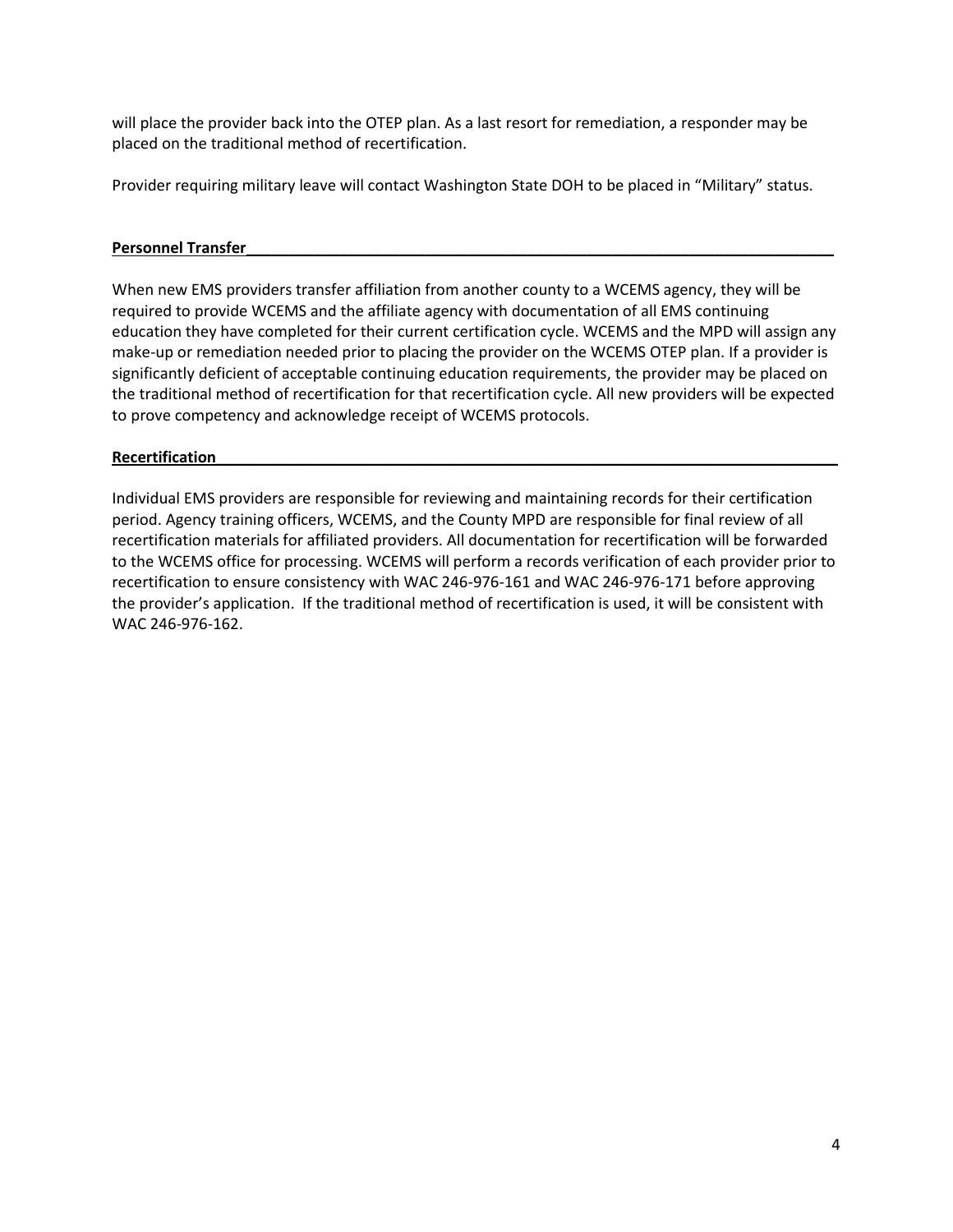### **ParticipatingAgencies\_\_\_\_\_\_\_\_\_\_\_\_\_\_\_\_\_\_\_\_\_\_\_\_\_\_\_\_\_\_\_\_\_\_\_\_\_\_\_\_\_\_\_\_\_\_\_\_\_\_\_\_\_\_\_\_\_\_\_\_\_\_\_\_\_\_\_**

#### The following agencies will be participating in OTEP training in Whatcom County:

| . <del>.</del> <del>.</del><br><b>EMS County UDL</b> | in a basic conference Orio<br><b>Credential #</b> | <b>Agency Name</b>                                  |
|------------------------------------------------------|---------------------------------------------------|-----------------------------------------------------|
| Whatcom                                              | ESSO.ES.60441554                                  | Bellingham Mountain Rescue Council                  |
| Whatcom                                              | ESSO.ES.60424206                                  | <b>BP Cherry Point Refinery</b>                     |
| Whatcom                                              | AMBV.ES.00000827                                  | <b>Cascade Ambulance Service</b>                    |
| Whatcom                                              | ESSO.ES.60275889                                  | <b>Customs and Border Protection- Blaine Sector</b> |
| Whatcom                                              | ESSO.ES.60439002                                  | Ferndale Refinery Emergency Response                |
| Whatcom                                              | AMBV.ES.00000804                                  | <b>Glacier Fire and Rescue</b>                      |
| Whatcom                                              | AMBV.ES.00000815                                  | Lynden Fire Department                              |
| Whatcom                                              | AID.ES.60432661                                   | Mt. Baker Ski Area, Inc.                            |
| Whatcom                                              | AMBV.ES.00000805                                  | North Whatcom Fire and Rescue                       |
| Whatcom                                              | AMBV.ES.60070344                                  | South Whatcom Fire Authority                        |
| Whatcom                                              | ESSO.ES.60318854                                  | Summit to Sound Search and Rescue                   |
| Whatcom                                              | AMBV.ES.00000787                                  | Whatcom County Fire District #1                     |
| Whatcom                                              | AMBV.ES.00000797                                  | Whatcom County Fire District #11                    |
| Whatcom                                              | AMBV.ES.00000799                                  | Whatcom County Fire District #14                    |
| Whatcom                                              | AMBV.ES.60642167                                  | Whatcom County Fire District #17                    |
| Whatcom                                              | AMBV.ES.00000791                                  | Whatcom County Fire District #5                     |
| Whatcom                                              | AMBV.ES.00000801                                  | <b>Whatcom County Fire District 16</b>              |
| Whatcom                                              | AMBV.ES.00000794                                  | <b>Whatcom County Fire District 8</b>               |
| Whatcom                                              | AMBV.ES.00000793                                  | Whatcom County Fire District No. 7                  |
| Whatcom                                              | AMBV.ES.60490484                                  | Whatcom County Fire Protection District #18         |
| Whatcom                                              | AMBV.ES.00000813                                  | <b>Whatcom Medic One</b>                            |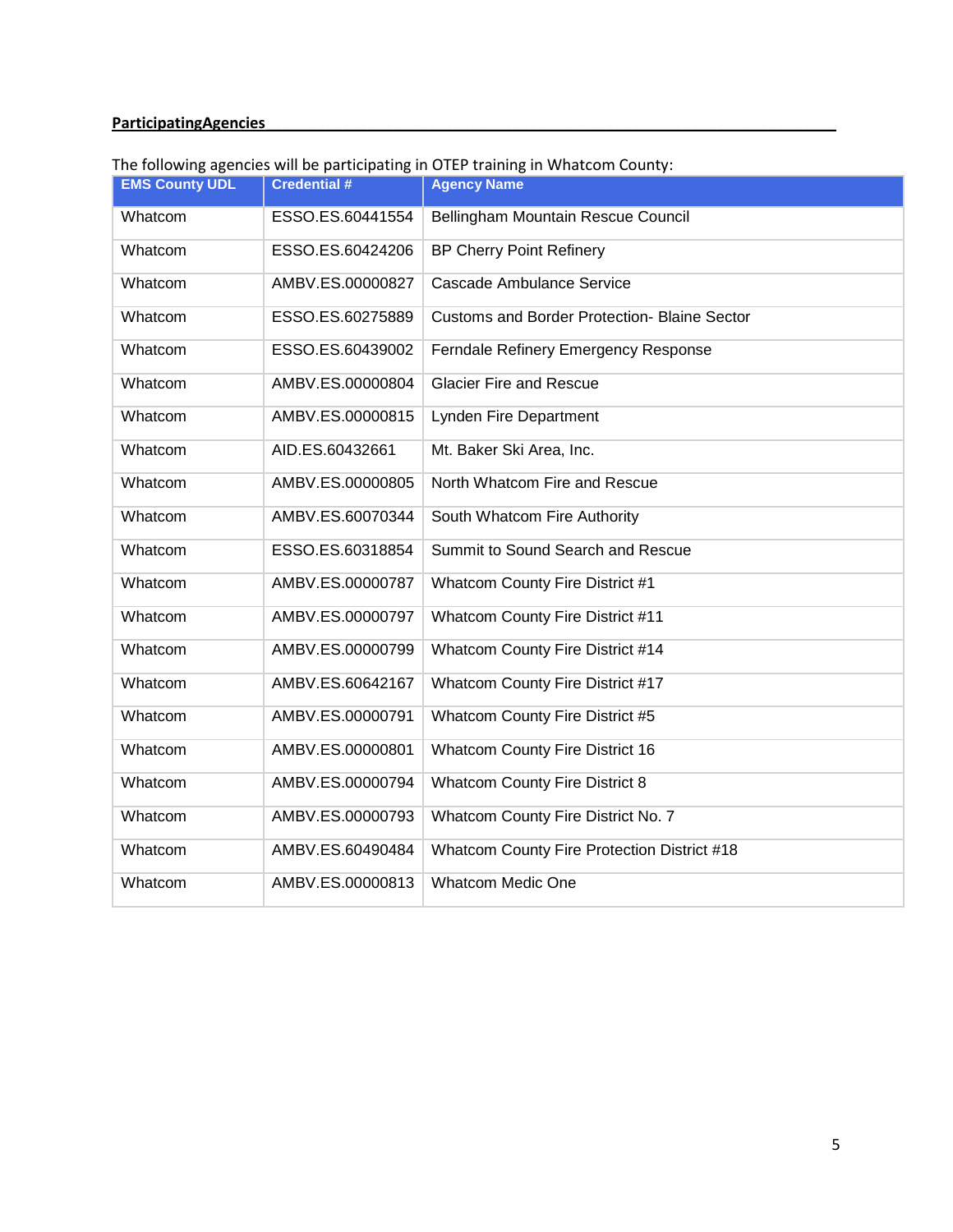# **EMS Evaluators (ESE's)\_\_\_\_\_\_\_\_\_\_\_\_\_\_\_\_\_\_\_\_\_\_\_\_\_\_\_\_\_\_\_\_\_\_\_\_\_\_\_\_\_\_\_\_\_\_\_\_\_\_\_\_\_\_\_\_\_\_\_\_\_\_\_\_\_\_**

| Ackerman, Nicholas Paul       | EMT.ES.60241592  | 37D20-South Whatcom Fire Authority                |
|-------------------------------|------------------|---------------------------------------------------|
| Ahrenholz, Jon David          | EMT.ES.01162861  | 37D21-North Whatcom Fire and Rescue               |
| Anderson, Adam Neal           | EMT.ES.01165316  | 37D16-Whatcom County Fire District 16             |
| Bartok, Scott J               | EMT.ES.01170376  | 37M01-Whatcom Medic One                           |
| Bass, Justina Eilene          | EMT.ES.60325205  | 37D16-Whatcom County Fire District 16             |
| Bassett, Aaron R              | EMT.ES.01175170  | 37D07-Whatcom County Fire District No. 7          |
| Biery, Kevin E                | EMT.ES.00112568  | 37D21-North Whatcom Fire and Rescue               |
| Boyko, Benjamin               | PARA.ES.60155699 | 37D07-Whatcom County Fire District No. 7          |
| Boyko, Oleg Alex              | EMT.ES.60680879  | 37D07-Whatcom County Fire District No. 7          |
| Brady, Tyler Matthew          | PARA.ES.60406881 | 37D07-Whatcom County Fire District No. 7          |
| Branum, Darren L              | EMT.ES.00104607  | 37D01-Whatcom County Fire Dist #1                 |
| Branum, Darren L              | EMT.ES.00104607  | 37D01-Whatcom County Fire Dist #1                 |
| Brink, Branden G              | EMT.ES.01166795  | 37M07-Lynden Fire Department                      |
| Brubaker, Jeffrey D           | PARA.ES.00127476 | 37M01-Whatcom Medic One                           |
| Brubaker, Jeffrey D           | PARA.ES.00127476 | 37R02-Mt. Baker Ski Area, Inc.                    |
| Bruland, Kurt W               | PARA.ES.00117228 | 37M01-Whatcom Medic One                           |
| Bussard, Marie Sarah          | PARA.ES.00102428 | 37R02-Mt. Baker Ski Area, Inc.                    |
| Cagle, Matthew Fredrick       | EMT.ES.00126207  | 37D07-Whatcom County Fire District No. 7          |
| Cain, Frank J                 | EMT.ES.00119568  | 37D14-Whatcom County Fire District #14            |
| Campeau, Donovan Riley        | EMT.ES.60723162  | 37D07-Whatcom County Fire District No. 7          |
| Cannizzaro, Dawn              | EMT.ES.00128515  | 37D17-Whatcom County Fire District #17            |
| Carleton, Christopher Charles | PARA.ES.01174704 | 37D07-Whatcom County Fire District No. 7          |
| Carleton, Christopher Charles | PARA.ES.01174704 | 37D05-Whatcom County Fire District #5             |
| Carlson, Rachel E             | EMT.ES.60488836  | 37D01-Whatcom County Fire Dist #1                 |
| Charlton, Nicole Anne         | EMT.ES.60737935  | 37D20-South Whatcom Fire Authority                |
| Christensen, Denise J         | EMT.ES.00114024  | 37D14-Whatcom County Fire District #14            |
| Comp, David Nathaniel         | EMT.ES.60151890  | 37D21-North Whatcom Fire and Rescue               |
| Cook, Kimberly K              | EMT.ES.00122538  | 37D16-Whatcom County Fire District 16             |
| Cook, Matthew G               | PARA.ES.00131956 | 37M01-Whatcom Medic One                           |
| Cook, Matthew G               | PARA.ES.00131956 | 37D16-Whatcom County Fire District 16             |
| D'Angelo, Thomas Daniel       | EMT.ES.01169383  | 37101-BP Cherry Point Refinery                    |
| Darrah, David E               | EMT.ES.60024230  | 37D18-Whatcom County Fire Protection District #18 |
| Daschbach, Alissa Bronwyn     | EMT.ES.60787585  | 37D11-Whatcom County Fire District #11            |
| Davis, Marc Joel              | EMT.ES.60375681  | 37M07-Lynden Fire Department                      |
| Davis, Matthew P              | PARA.ES.60182457 | 37M01-Whatcom Medic One                           |
| Davison, Drew Alexander       | PARA.ES.60291811 | 37D07-Whatcom County Fire District No. 7          |
| DeBoer, Kevin Maurice         | EMT.ES.60262764  | 37M07-Lynden Fire Department                      |
| Debruin, Daniel C             | EMT.ES.01172454  | 37D14-Whatcom County Fire District #14            |
| Debruin, Jerry G              | EMT.ES.00124448  | 37D14-Whatcom County Fire District #14            |
| Debruin, Roger A              | EMT.ES.00107829  | 37D14-Whatcom County Fire District #14            |
| DeJager, Gary Zeger           | EMT.ES.60763509  | 37D21-North Whatcom Fire and Rescue               |
| Dessert, Scott Michael        | EMT.ES.01178753  | 37M01-Whatcom Medic One                           |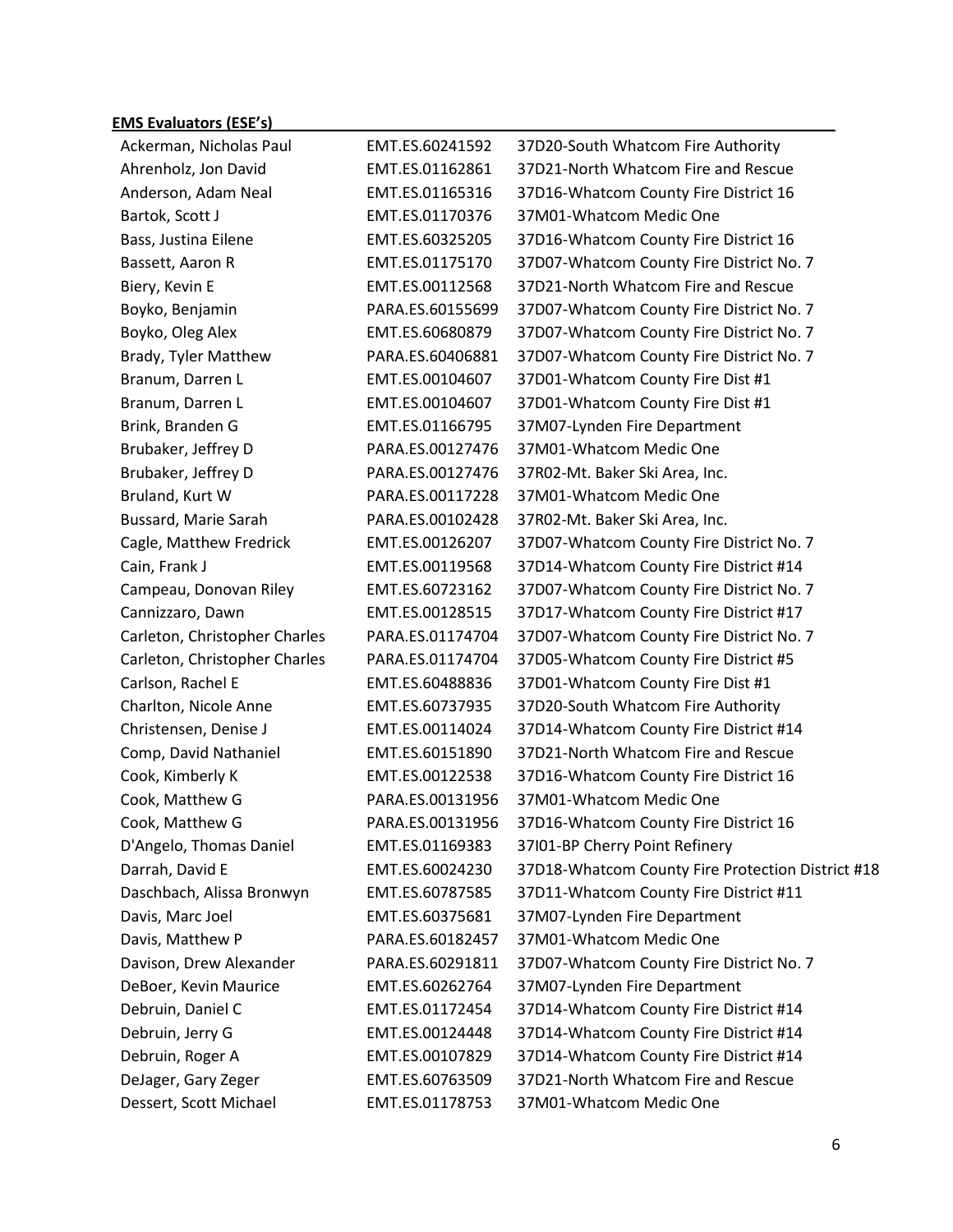| Devenere, John T          | EMT.ES.00101718  | 37D07-Whatcom County Fire District No. 7           |
|---------------------------|------------------|----------------------------------------------------|
| Devlin, Kelly Travis      | PARA.ES.00105646 | 37M01-Whatcom Medic One                            |
| Donnelly, Jason D         | EMT.ES.00115553  | 37D21-North Whatcom Fire and Rescue                |
| Drury, Charles M          | EMT.ES.01167131  | 37D07-Whatcom County Fire District No. 7           |
| Dwyer, Steven M           | PARA.ES.60182454 | 37M01-Whatcom Medic One                            |
| Dwyer, Steven M           | PARA.ES.60182454 | 37R02-Mt. Baker Ski Area, Inc.                     |
| Easter, Paul C            | PARA.ES.00116578 | 37R02-Mt. Baker Ski Area, Inc.                     |
| Elliott, Hunter Christyan | PARA.ES.61011525 | 37M01-Whatcom Medic One                            |
| Ellis, Peter Joseph       | PARA.ES.61145616 | 37M01-Whatcom Medic One                            |
| Ellis, Peter Joseph       | EMT.ES.60216544  | 37M01-Whatcom Medic One                            |
| Engels, Jody Ellen        | PARA.ES.61007820 | 37D07-Whatcom County Fire District No. 7           |
| Erickson, Matthew Thomas  | PARA.ES.60185871 | 37D07-Whatcom County Fire District No. 7           |
| Evans, Joshua L           | PARA.ES.60130478 | 37M01-Whatcom Medic One                            |
| Evans, Joshua L           | PARA.ES.60130478 | 37R02-Mt. Baker Ski Area, Inc.                     |
| Farrell, Scott J          | PARA.ES.00108907 | 37M01-Whatcom Medic One                            |
| Faulk, Thomas James       | EMT.ES.60238687  | 37M07-Lynden Fire Department                       |
| Fisher, Todd M            | PARA.ES.01166344 | 37M01-Whatcom Medic One                            |
| Fleming, Aaron            | PARA.ES.60132675 | 37M01-Whatcom Medic One                            |
| Fleming, Aaron            | PARA.ES.60132675 | 37R02-Mt. Baker Ski Area, Inc.                     |
| Forbes, David Francis     | EMT.ES.00112564  | 37D07-Whatcom County Fire District No. 7           |
| Frank, Joseph A           | PARA.ES.60054482 | 37M01-Whatcom Medic One                            |
| Garat, Jason R            | EMT.ES.00130133  | 37M01-Whatcom Medic One                            |
| Gates, Lindsay Marie      | EMT.ES.60469612  | 37D14-Whatcom County Fire District #14             |
| Gill, Jaswinder Singh     | EMT.ES.60631078  | 37D07-Whatcom County Fire District No. 7           |
| Gillis, Brian S           | EMT.ES.60024260  | 37D14-Whatcom County Fire District #14             |
| Glorioso, Robert V        | PARA.ES.60200324 | 37M01-Whatcom Medic One                            |
| Gray, Robert L            | EMT.ES.00117382  | 37M01-Whatcom Medic One                            |
| Griffith, Daniel Andrew   | EMT.ES.60255920  | 37L03-Customs and Border Protection- Blaine Sector |
| Gustafson, Michael Alan   | EMT.ES.01163646  | 37D07-Whatcom County Fire District No. 7           |
| Hall, Scott E             | PARA.ES.00111027 | 37M01-Whatcom Medic One                            |
| Hamilton, Bryce Kelly     | PARA.ES.01169750 | 37R02-Mt. Baker Ski Area, Inc.                     |
| Hanson, Tiffene Aprelle   | PARA.ES.60168696 | 37D07-Whatcom County Fire District No. 7           |
| Harris, Brad Christopher  | EMT.ES.00130848  | 37D07-Whatcom County Fire District No. 7           |
| Heinrichs, Jeffrey        | EMT.ES.01164571  | 37M01-Whatcom Medic One                            |
| Hendricks, Jeffrey D      | EMT.ES.00125294  | 37D07-Whatcom County Fire District No. 7           |
| Hoffman, Jacob Wayne      | EMT.ES.60214615  | 37D07-Whatcom County Fire District No. 7           |
| Hofman, Jesse Gerard      | EMT.ES.60558846  | 37D14-Whatcom County Fire District #14             |
| Hollander, Christopher A  | EMT.ES.01163418  | 37D21-North Whatcom Fire and Rescue                |
| Hollibaugh, Kendra Lee    | EMT.ES.60558737  | 37D14-Whatcom County Fire District #14             |
| Holt, Douglas J           | EMT.ES.00114727  | 37D14-Whatcom County Fire District #14             |
| Immer, Chris E            | EMT.ES.60089155  | 37D11-Whatcom County Fire District #11             |
| James, Steven W           | PARA.ES.00116997 | 37M01-Whatcom Medic One                            |
| Johnson, Michael Anthony  | PARA.ES.61023400 | 37M01-Whatcom Medic One                            |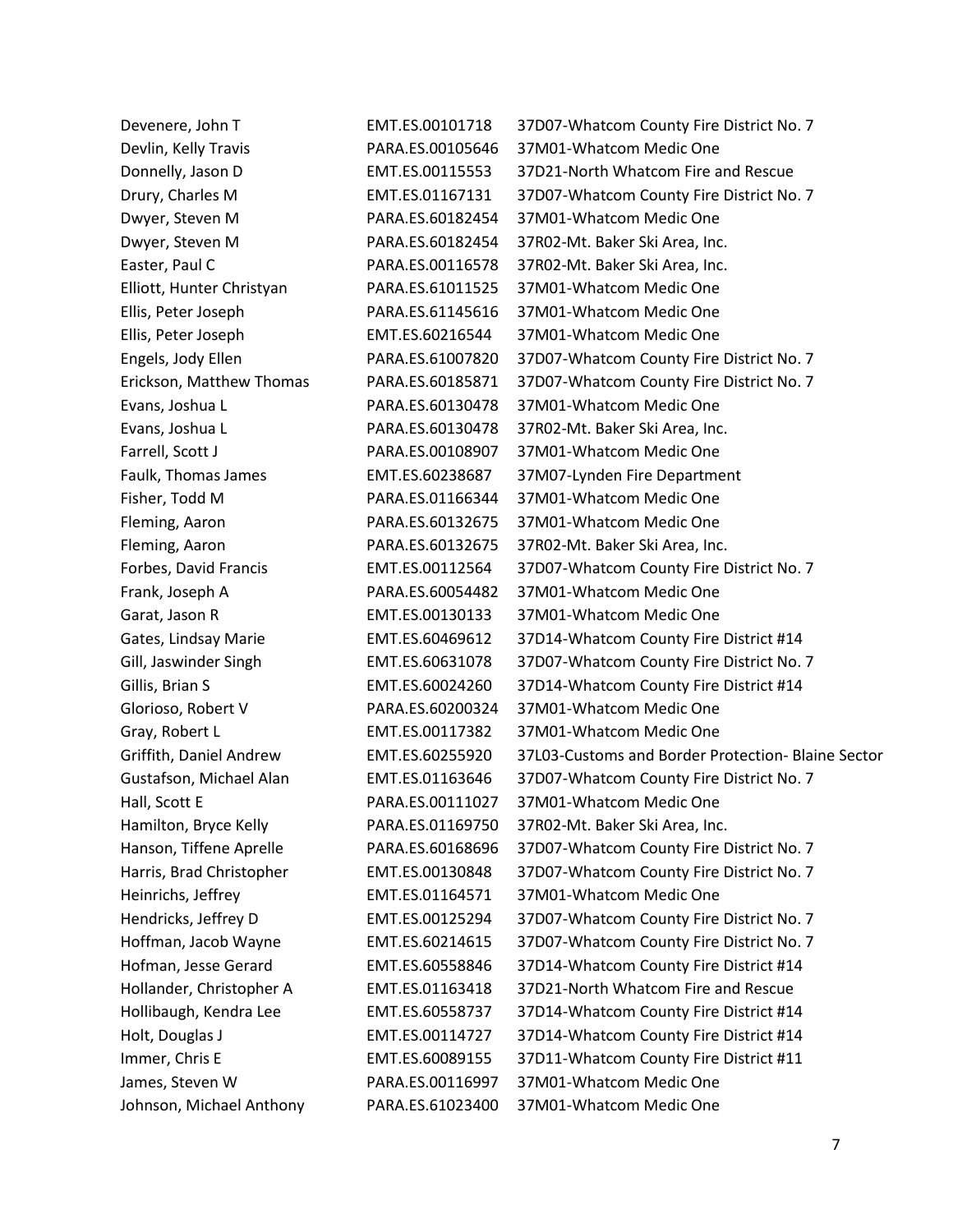| Jorgensen, Kristopher Andrew | EMT.ES.60060973  | 37D21-North Whatcom Fire and Rescue               |
|------------------------------|------------------|---------------------------------------------------|
| Karstetter, Nicholas Edward  | PARA.ES.61143190 | 37D07-Whatcom County Fire District No. 7          |
| King, Jessica Ann            | EMT.ES.00112665  | 37R07-Summit to Sound Search and Rescue           |
| King, Jessica Ann            | EMT.ES.00112665  | 37D21-North Whatcom Fire and Rescue               |
| Kintzele, Robert R           | PARA.ES.60132673 | 37M01-Whatcom Medic One                           |
| Kittinger, Richard J         | PARA.ES.00131151 | 37M01-Whatcom Medic One                           |
| LaChaussee, Joseph Daniel    | EMT.ES.60571628  | 37D01-Whatcom County Fire Dist #1                 |
| Larsen, Molly Ellen          | EMT.ES.60723421  | 37M01-Whatcom Medic One                           |
| Larsen, Steven J             | PARA.ES.60182452 | 37M01-Whatcom Medic One                           |
| Lent, Adam Jacob             | EMT.ES.60658025  | 37D20-South Whatcom Fire Authority                |
| Lipke, Richard Allan         | EMT.ES.00119409  | 37D20-South Whatcom Fire Authority                |
| Littlewood, Erica Carolyn    | EMT.ES.01166865  | 37D20-South Whatcom Fire Authority                |
| Locker, Logan Samuel         | EMT.ES.60609504  | 37D07-Whatcom County Fire District No. 7          |
| Locker, Logan Samuel         | EMT.ES.60609504  | 37I01-BP Cherry Point Refinery                    |
| Lowin, Colin M               | EMT.ES.00100613  | 37M01-Whatcom Medic One                           |
| Lunde, Scott R               | EMT.ES.01170321  | 37D07-Whatcom County Fire District No. 7          |
| Macy, Greg Travis            | EMT.ES.01172461  | 37D01-Whatcom County Fire Dist #1                 |
| Maleng, Henry M              | EMT.ES.00119593  | 37D16-Whatcom County Fire District 16             |
| Martin, Erica J              | PARA.ES.00110337 | 37M01-Whatcom Medic One                           |
| Maxwell, Anna Marie          | EMT.ES.00130983  | 37D14-Whatcom County Fire District #14            |
| McDermott, Daniel S          | PARA.ES.60024754 | 37M01-Whatcom Medic One                           |
| McDonald, John N             | EMT.ES.01170643  | 37M01-Whatcom Medic One                           |
| McDonnell, Mannix M          | PARA.ES.00106639 | 37R02-Mt. Baker Ski Area, Inc.                    |
| McGarrity, Craig Thomas      | EMT.ES.60469628  | 37D18-Whatcom County Fire Protection District #18 |
| McGuinn, Anthony B           | EMT.ES.60089461  | 37M01-Whatcom Medic One                           |
| McPhail, Burr A              | EMT.ES.01170328  | 37D21-North Whatcom Fire and Rescue               |
| Mejia, Omar                  | EMT.ES.60238746  | 37D07-Whatcom County Fire District No. 7          |
| Melillo, Anthony A           | EMT.ES.01163766  | 37D20-South Whatcom Fire Authority                |
| Moe, David Maynard           | EMT.ES.60106941  | 37D14-Whatcom County Fire District #14            |
| Moe, Jonathan L              | EMT.ES.60038840  | 37D14-Whatcom County Fire District #14            |
| Mulhern, John William        | EMT.ES.00107862  | 37D11-Whatcom County Fire District #11            |
| Mulrooney, Robert P          | EMT.ES.01170502  | 37D21-North Whatcom Fire and Rescue               |
| Munday, Ryan William         | EMT.ES.60495509  | 37D07-Whatcom County Fire District No. 7          |
| Nardella, Lucas Manlius      | EMT.ES.60500455  | 37M01-Whatcom Medic One                           |
| Nelson, Jordan Berg          | EMT.ES.60376706  | 37I01-BP Cherry Point Refinery                    |
| Nelson, Lawrence Jack        | EMT.ES.60238583  | 37D07-Whatcom County Fire District No. 7          |
| Nielsen, Joel E              | EMT.ES.00123493  | 37D21-North Whatcom Fire and Rescue               |
| Nielsen, Tyler L             | PARA.ES.01163706 | 37M01-Whatcom Medic One                           |
| Ohms, Daniel Thomas          | EMT.ES.61200933  | 37D11-Whatcom County Fire District #11            |
| Ohms, Daniel Thomas          | PARA.ES.00125287 | 37D11-Whatcom County Fire District #11            |
| Oliveira, Jonathan Lucas     | PARA.ES.60419214 | 37D07-Whatcom County Fire District No. 7          |
| Ooms, Sabrina D              | EMT.ES.01167681  | 37D21-North Whatcom Fire and Rescue               |
| Painter, Scott D             | PARA.ES.01171751 | 37D07-Whatcom County Fire District No. 7          |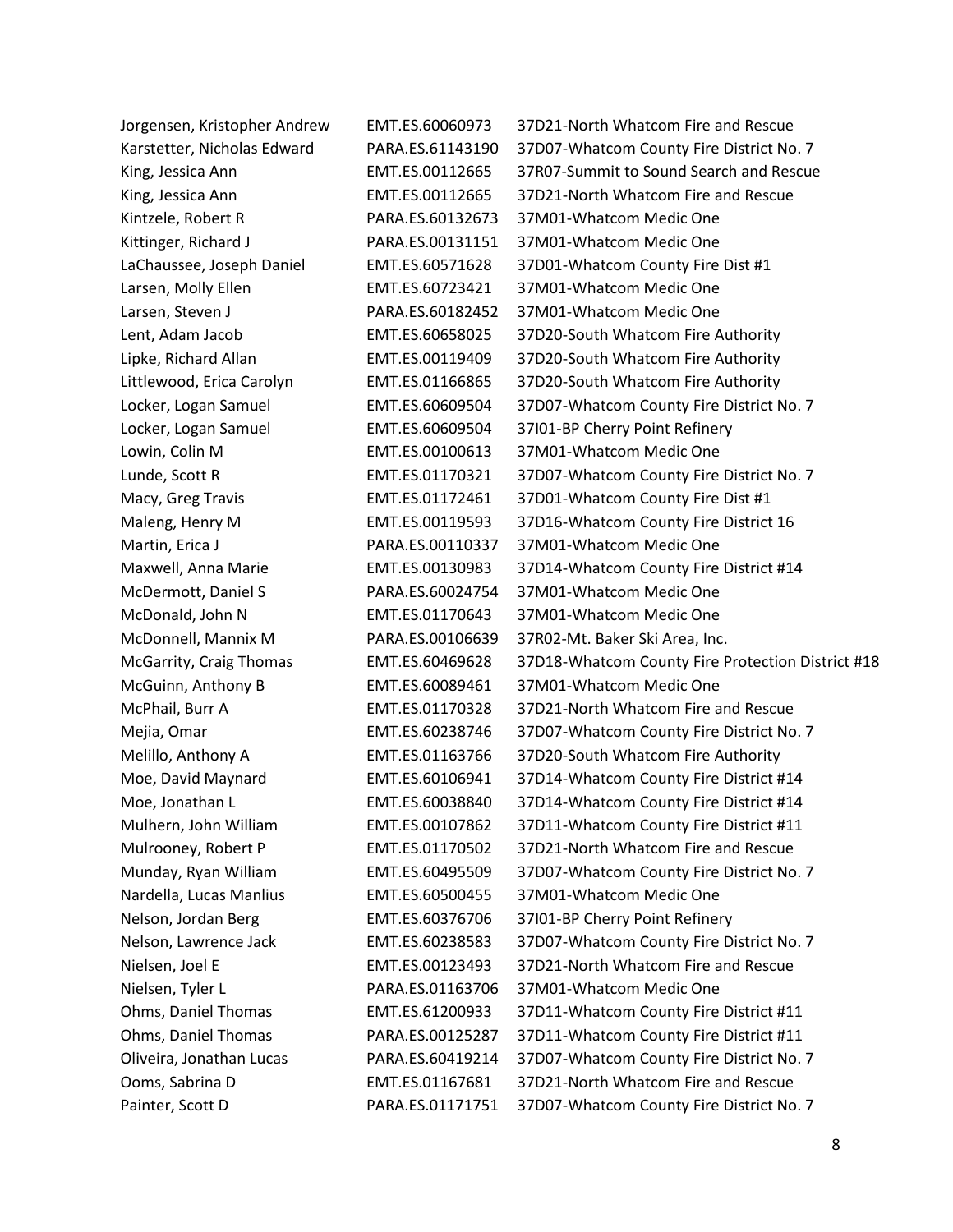| Patrick, Troy Alan          | EMT.ES.60214513  | 37D07-Whatcom County Fire District No. 7 |
|-----------------------------|------------------|------------------------------------------|
| Pernick, Sarah Eileen       | EMT.ES.60325292  | 37M01-Whatcom Medic One                  |
| Quintrall Jr, Gary E        | EMT.ES.00128981  | 37D07-Whatcom County Fire District No. 7 |
| Quintrall, Micah J          | PARA.ES.00108801 | 37M01-Whatcom Medic One                  |
| Radder, Sheena Lee          | EMT.ES.01176646  | 37D07-Whatcom County Fire District No. 7 |
| Ray, Michael R              | EMT.ES.00101110  | 37M01-Whatcom Medic One                  |
| Riehl, Darrell              | EMT.ES.01165788  | 37D21-North Whatcom Fire and Rescue      |
| Roberts, Sean Michael       | PARA.ES.61152315 | 37M01-Whatcom Medic One                  |
| Rubright, Scott A           | EMT.ES.00128995  | 37D07-Whatcom County Fire District No. 7 |
| Russell, Benjamin Earl      | PARA.ES.60168706 | 37D07-Whatcom County Fire District No. 7 |
| Ryckman, Scott A            | PARA.ES.60182449 | 37M01-Whatcom Medic One                  |
| Rylaarsdam, Nathaniel David | PARA.ES.61117738 | 37M01-Whatcom Medic One                  |
| Sahlfeld, Andrew Mace       | EMT.ES.01164362  | 37D19-Glacier Fire and Rescue            |
| Salkeld, Holly L            | EMT.ES.00125811  | 37D16-Whatcom County Fire District 16    |
| Sanders, Wayne R            | EMT.ES.00112460  | 37D21-North Whatcom Fire and Rescue      |
| Schmidt, Michael W          | EMT.ES.00113421  | 37D21-North Whatcom Fire and Rescue      |
| Scott, Blake A              | EMT.ES.01169771  | 37D21-North Whatcom Fire and Rescue      |
| Scotter, Warren E           | EMT.ES.01163447  | 37M01-Whatcom Medic One                  |
| Shepherd, Cody Robert       | PARA.ES.61011557 | 37M01-Whatcom Medic One                  |
| Shields, John H             | EMT.ES.00106640  | 37D05-Whatcom County Fire District #5    |
| Shipp, Chuck A              | EMT.ES.00124804  | 37D21-North Whatcom Fire and Rescue      |
| Silvas, Sarah Anne          | EMT.ES.60376383  | 37D14-Whatcom County Fire District #14   |
| Simonsen, Marvin Louis      | EMT.ES.00112108  | 37D14-Whatcom County Fire District #14   |
| Sluys, Jeffrey Eric         | PARA.ES.60155710 | 37D07-Whatcom County Fire District No. 7 |
| Smith, Adam M               | EMT.ES.01172288  | 37D21-North Whatcom Fire and Rescue      |
| Smith, Laura M              | EMT.ES.01168074  | 37D16-Whatcom County Fire District 16    |
| Smith, Leslee D             | EMT.ES.00108487  | 37D21-North Whatcom Fire and Rescue      |
| Smith, Peter Benjamin       | EMT.ES.60238715  | 37D07-Whatcom County Fire District No. 7 |
| Spaulding, William R        | PARA.ES.01165978 | 37M01-Whatcom Medic One                  |
| Spencer, Klifton H          | EMT.ES.01167568  | 37D20-South Whatcom Fire Authority       |
| Spencer, Klifton H          | EMT.ES.01167568  | 37D20-South Whatcom Fire Authority       |
| Spoelstra, Jared Adam       | EMT.ES.01172855  | 37D07-Whatcom County Fire District No. 7 |
| Starkey, Christopher W      | PARA.ES.60113006 | 37M01-Whatcom Medic One                  |
| Stevens, Joshua Eric        | EMT.ES.60571605  | 37D07-Whatcom County Fire District No. 7 |
| Stevenson, Robert W         | PARA.ES.00110435 | 37M01-Whatcom Medic One                  |
| Stewart, Katherine Marie    | EMT.ES.60680750  | 37M07-Lynden Fire Department             |
| Swaen, Brittany Nora        | EMT.ES.60558678  | 37D11-Whatcom County Fire District #11   |
| Sweet, Matthew Wayne        | EMT.ES.60286335  | 37D07-Whatcom County Fire District No. 7 |
| Taylor, Anthony Michael     | EMT.ES.60662555  | 37M07-Lynden Fire Department             |
| Thompson, Benjamin Edward   | EMT.ES.00127906  | 37D19-Glacier Fire and Rescue            |
| Thompson, Justin L          | EMT.ES.01168625  | 37M01-Whatcom Medic One                  |
| Tipps, Adam Toshiro         | EMT.ES.01166824  | 37I01-BP Cherry Point Refinery           |
| Tyska, Alexander Jacob      | EMT.ES.60558857  | 37D20-South Whatcom Fire Authority       |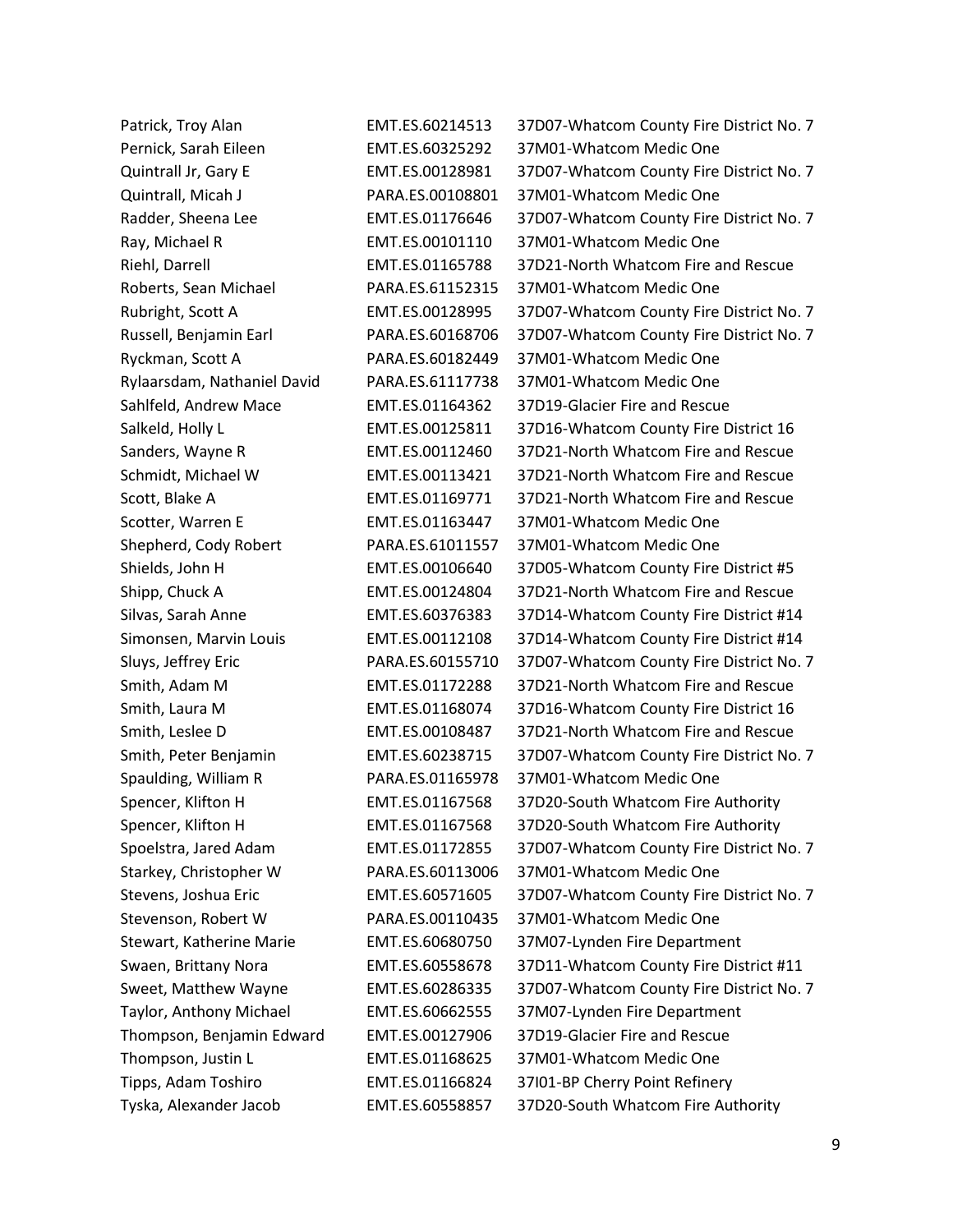| Tyska, Alexander Jacob         | EMT.ES.60558857  | 37D20-South Whatcom Fire Authority                 |
|--------------------------------|------------------|----------------------------------------------------|
| Urling-Ehinger, Haley Margaret | EMT.ES.60492387  | 37D21-North Whatcom Fire and Rescue                |
| Valum, Tresa Leann             | EMT.ES.01172459  | 37D01-Whatcom County Fire Dist #1                  |
| Van Middendorp, Jay A          | EMT.ES.01170774  | 37D14-Whatcom County Fire District #14             |
| Vanderheiden, Randy G          | PARA.ES.00122181 | 37M01-Whatcom Medic One                            |
| VanderMey, Tim J               | EMT.ES.00113394  | 37M01-Whatcom Medic One                            |
| Walser, David A                | EMT.ES.00116560  | 37D14-Whatcom County Fire District #14             |
| Warne, Delanie Kaitlin         | EMT.ES.60495454  | 37D21-North Whatcom Fire and Rescue                |
| Warner, Jack S                 | PARA.ES.60182437 | 37M01-Whatcom Medic One                            |
| Watson, Jeffrey A              | EMT.ES.01175512  | 37D07-Whatcom County Fire District No. 7           |
| Watts, Jamie Marie             | EMT.ES.01172949  | 37M01-Whatcom Medic One                            |
| White, James A                 | EMT.ES.60028375  | 37L03-Customs and Border Protection- Blaine Sector |
| Whittley, Michael Anthony      | EMT.ES.01162472  | 37M07-Lynden Fire Department                       |
| Wolven, Aaron J                | PARA.ES.60132647 | 37M01-Whatcom Medic One                            |
| Wood, Darren W                 | PARA.ES.01164371 | 37M01-Whatcom Medic One                            |
| Worden, Dwight James           | EMT.ES.60531039  | 37D14-Whatcom County Fire District #14             |
| Worden, Dwight James           | EMT.ES.60531039  | 37X02-Cascade Ambulance Service                    |
| Zandstra, Joshua Richard       | EMT.ES.60571823  | 37D07-Whatcom County Fire District No. 7           |
| Zylstra, Keith A               | EMT.ES.00119545  | 37D21-North Whatcom Fire and Rescue                |
|                                |                  |                                                    |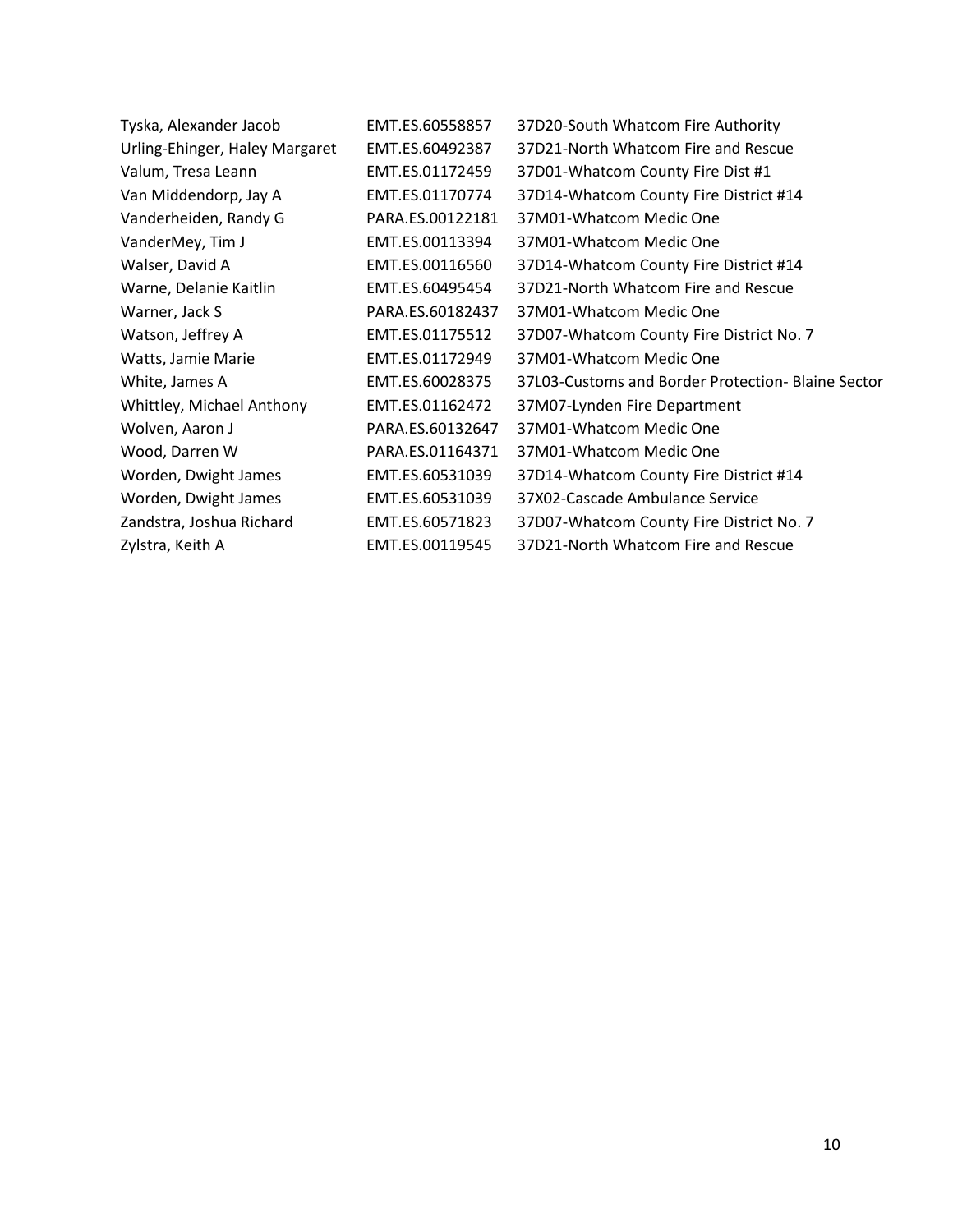

# **2022**

| Date           | <b>Topic</b>                                                                                                             | <b>EMS Connect Modules</b>                 | <b>Hrs</b>     | <b>Skills</b>                                                                                                                                | <b>Hrs</b> |
|----------------|--------------------------------------------------------------------------------------------------------------------------|--------------------------------------------|----------------|----------------------------------------------------------------------------------------------------------------------------------------------|------------|
| <b>JAN-MAR</b> | <b>Patient Assessment:</b><br>Pit Crew<br><b>Pediatric Arrest</b><br>Local Topics: CPR/SGA                               | <b>Pit Crew</b><br><b>Pediatric Arrest</b> | $\overline{3}$ | Scenarios will be<br>developed and<br>distributed before each<br>quarter<br>Skills: Cardiac<br>Assessment, CPR, AED                          | 1.5        |
| APR-JUN        | <b>Patient Assessment</b><br><b>Burns and Fluid Resuscitation</b><br>Local Topics: CPR/SGA                               | <b>Burns and Fluid</b><br>Resuscitation    | 3              | Scenarios will be<br>developed and<br>distributed before each<br>quarter<br>Skills: Burns<br>identification,<br>assessment, and<br>treatment |            |
| <b>JUL-SEP</b> | <b>Patient Assessment:</b><br>Psychiatric<br><b>Patient Assessment:</b><br><b>Trauma Triage</b><br>Local Topics: CPR/SGA | Psychiatric<br><b>Trauma Triage</b>        | $\overline{3}$ | Scenarios will be<br>developed and<br>distributed before each<br>quarter<br><b>Skills: Spinal Motion</b><br>Restriction                      | 1.5        |
| OCT-DEC        | <b>Patient Assessment</b><br>Ventilation<br><b>Seizures</b><br>Local Topics: CPR/SGA                                     | Ventilation<br>Seizures                    | 3              | Scenarios will be<br>developed and<br>distributed before each<br>quarter                                                                     | 1.5        |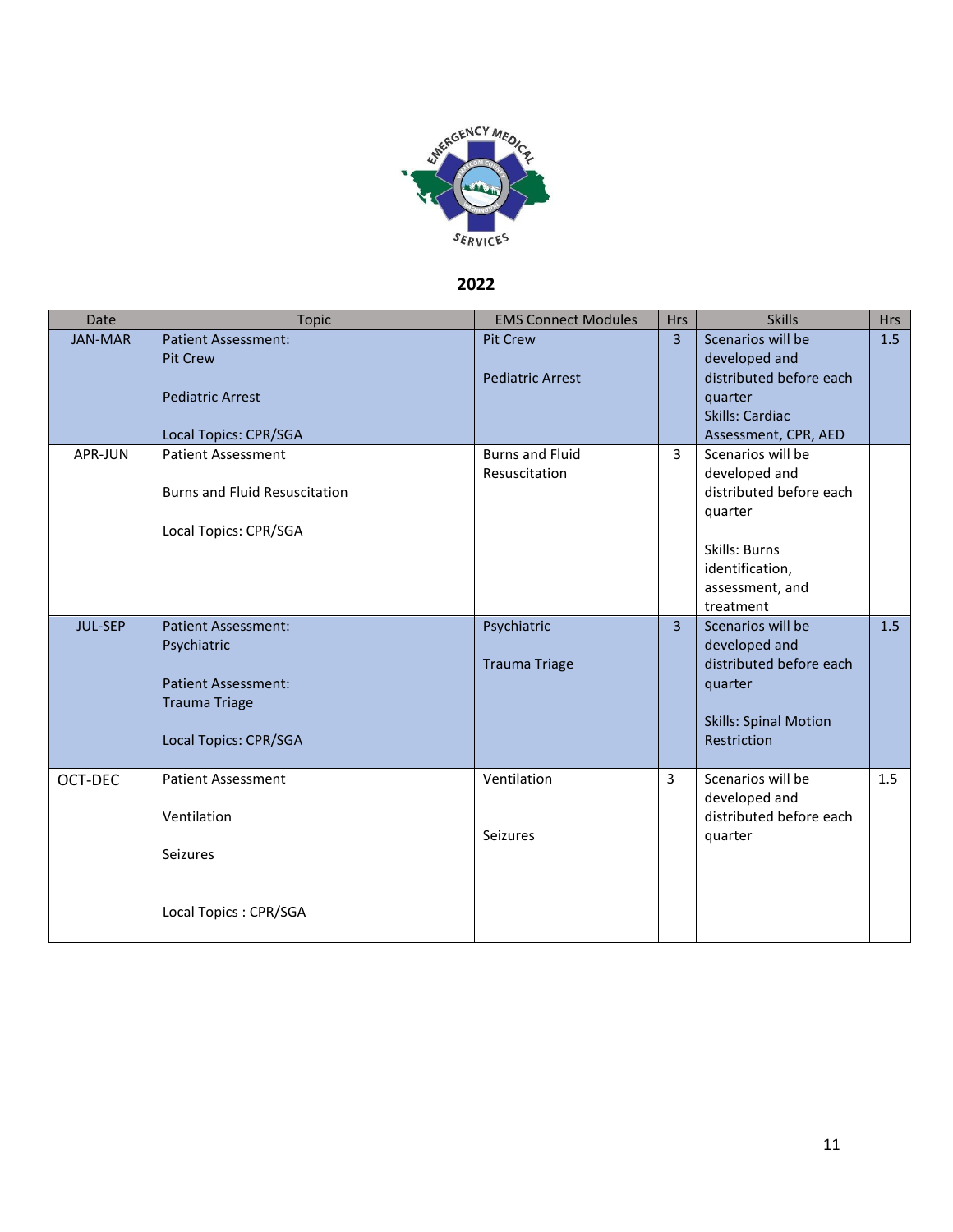

# **2023**

| Date           | <b>Topic</b>                                                                             | <b>EMS Connect Modules</b>            | <b>Hrs</b>     | <b>Skills</b>                                                                                                           | <b>Hrs</b>                                                                    |
|----------------|------------------------------------------------------------------------------------------|---------------------------------------|----------------|-------------------------------------------------------------------------------------------------------------------------|-------------------------------------------------------------------------------|
| <b>JAN-MAR</b> | <b>Ambulance Safety</b><br><b>TBD</b><br>Local Topics: CPR/SGA                           | <b>Ambulance Safety</b><br><b>TBD</b> | $\overline{3}$ | Scenarios will be<br>developed and<br>distributed before<br>each quarter                                                | 1.5                                                                           |
| APR-JUN        | Patient Assessment:<br>ACS<br>Stroke<br>Local Topics: CPR/SGA                            | ACS<br>Stroke                         | 3              | Scenarios will be<br>developed and<br>distributed before<br>each quarter<br>Skills: Cardiac<br>Assessment               | Patient<br>Assessment:<br><b>ACS</b><br>Stroke<br>Local<br>Topics:<br>CPR/SGA |
| <b>JUL-SEP</b> | <b>Patient Assessment:</b><br><b>CNS Injury</b><br><b>Shock</b><br>Local Topics: CPR/SGA | <b>CNS Injury</b><br>Shock            | $\overline{3}$ | Scenarios will be<br>developed and<br>distributed before<br>each quarter<br><b>Skills: Spinal Motion</b><br>Restriction | 1.5                                                                           |
| OCT-DEC        | <b>Patient Assessment:</b><br>Asthma/COPD<br>Toxicology<br>Local Topics: CPR/SGA         | Asthma/COPD<br>Toxicology             | 3              | Scenarios will be<br>developed and<br>distributed before<br>each quarter                                                | 1.5                                                                           |